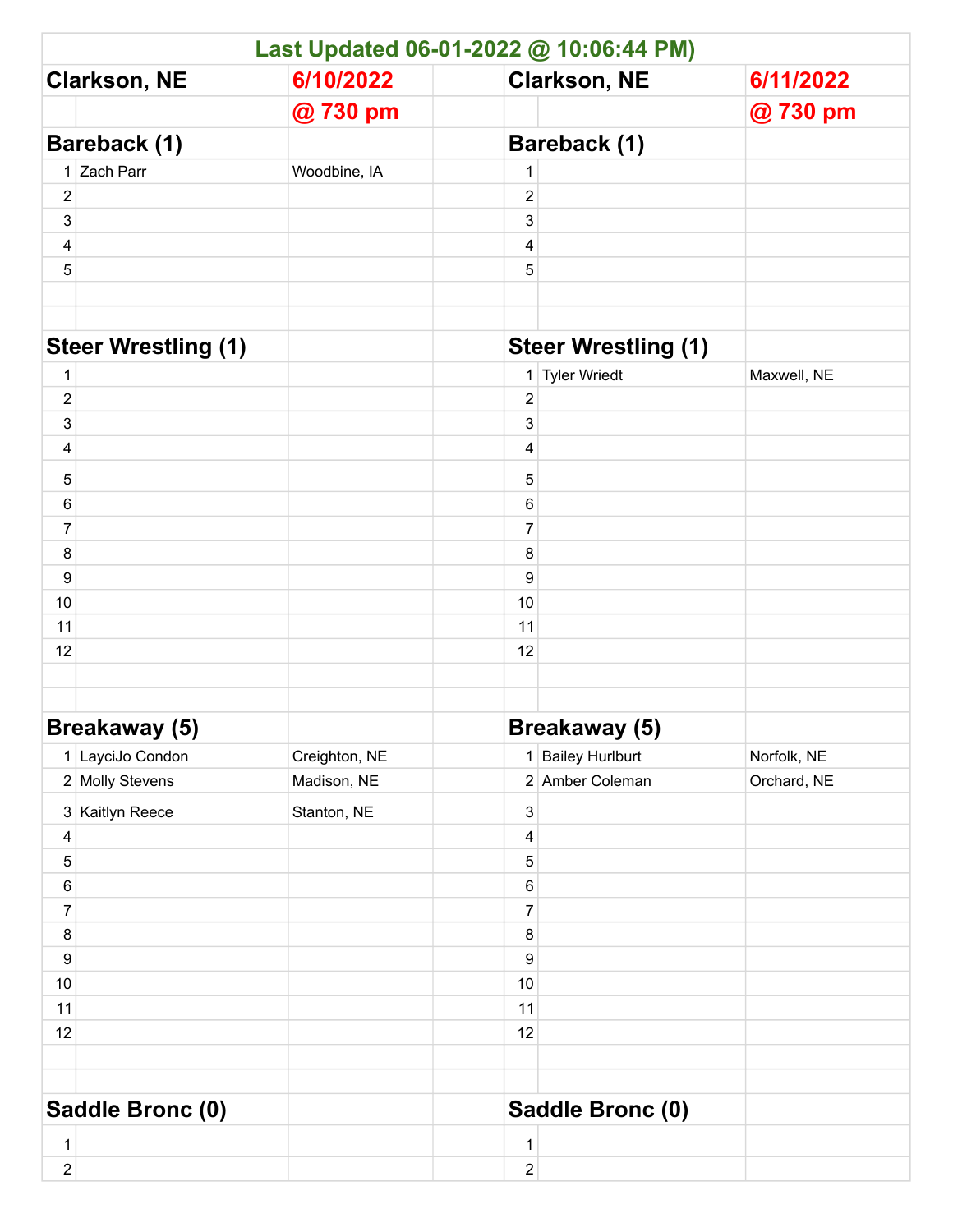| 3                            |                                         |                              | 3              |                                        |                                   |
|------------------------------|-----------------------------------------|------------------------------|----------------|----------------------------------------|-----------------------------------|
| 4                            |                                         |                              | 4              |                                        |                                   |
| 5                            |                                         |                              | 5              |                                        |                                   |
|                              |                                         |                              |                |                                        |                                   |
|                              |                                         |                              |                |                                        |                                   |
|                              | Tie-Down Roping (Open/2; 45TDR/5)       |                              |                |                                        | Tie-Down Roping (Open/2; 45TDR/5) |
| 1                            | <b>Clete Scheer</b>                     | Elsmere, NE                  |                | 1 Brent Hurlburt (45)                  | Norfolk, NE                       |
|                              | 2 Rusty Kluender (45)                   | Arcadia, NE                  |                | 2 Dwight Doffin (45)                   | Wisner, NE                        |
|                              | 3 Tuff Larson (45)                      | O'Neill, NE                  | 3              | Carl Fordyce (45)                      | Aurora, NE                        |
| 4                            | <b>Jake Ross</b>                        | Broken Bow, NE               | 4              |                                        |                                   |
| 5                            |                                         |                              | 5              |                                        |                                   |
| 6                            |                                         |                              | 6              |                                        |                                   |
| 7                            |                                         |                              | 7              |                                        |                                   |
| 8                            |                                         |                              | 8              |                                        |                                   |
| 9                            |                                         |                              | 9              |                                        |                                   |
| 10                           |                                         |                              | 10             |                                        |                                   |
| 11                           |                                         |                              | 11             |                                        |                                   |
| 12                           |                                         |                              | 12             |                                        |                                   |
|                              | 7/2                                     |                              |                |                                        | 2/6                               |
|                              |                                         |                              |                |                                        |                                   |
|                              | Team Roping (9)                         |                              |                | Team Roping (9)                        |                                   |
|                              | Williams, Wyatt<br>1 Williams, Chance   | Ord, NE<br>Ord, NE           |                | Reichmuth, Brent<br>1 Hughes, Allan    | Humphrey, NE<br>Glenwood, IA      |
|                              | Trenary, Jhett<br>2 Elkins, Gralyn      | Arthur, NE<br>Ericson, NE    |                | Freudenburg, Kurt<br>2 Powell, Mike    | Madison, NE<br>Ames, NE           |
|                              | Sowers, Paul<br>3 Moore, Wyatt          | Henderson, IA<br>Kennard, NE |                | Austin, Kip<br>3 Austin, Cole          | Norfolk, NE<br>Meadow Grove, NE   |
|                              | Hermelbracht, Wes<br>4 Hermelbracht, Ty | Rosalie, NE<br>Rosalie, NE   |                | Schnoor, Jason<br>4 Barlow, Heath      | Chambers, NE<br>Ewing, NE         |
| 5                            |                                         | Rosalie, NE                  |                | Fleischman, Chris<br>5 Schmidt, Rick   | Herman, NE<br>Blair, NE           |
| 6                            |                                         |                              | 6              |                                        |                                   |
| $\overline{7}$               |                                         |                              | 7              |                                        |                                   |
| 8                            |                                         |                              | 8              |                                        |                                   |
| 9                            |                                         |                              | 9              |                                        |                                   |
| 10                           |                                         |                              | 10             |                                        |                                   |
| 11<br>12                     |                                         |                              | 11<br>12       |                                        |                                   |
|                              |                                         |                              |                |                                        |                                   |
|                              |                                         |                              |                |                                        |                                   |
| <b>Mixed-Team Roping (5)</b> |                                         |                              |                | <b>Mixed-Team Roping (5)</b>           |                                   |
|                              | Moore, Wyatt<br>1 Fleischman, Jayden    | Kennard, NE<br>Herman, NE    |                | Schnoor, Chanda<br>1 Freudenburg, Kurt | Chambers, NE<br>Madison, NE       |
|                              | Elkins, Lakota<br>2 Elkins, Gralyn      | Ericson, NE<br>Ericson, NE   | $\overline{c}$ |                                        |                                   |
|                              | Heese, Molly<br>3 Hermelbracht, Wes     | Wisner, NE<br>Rosalie, NE    | 3              |                                        |                                   |
|                              | Stevens, Molly<br>4 Stevens, Robert     | Madison, NE<br>Madison, NE   | 4              |                                        |                                   |